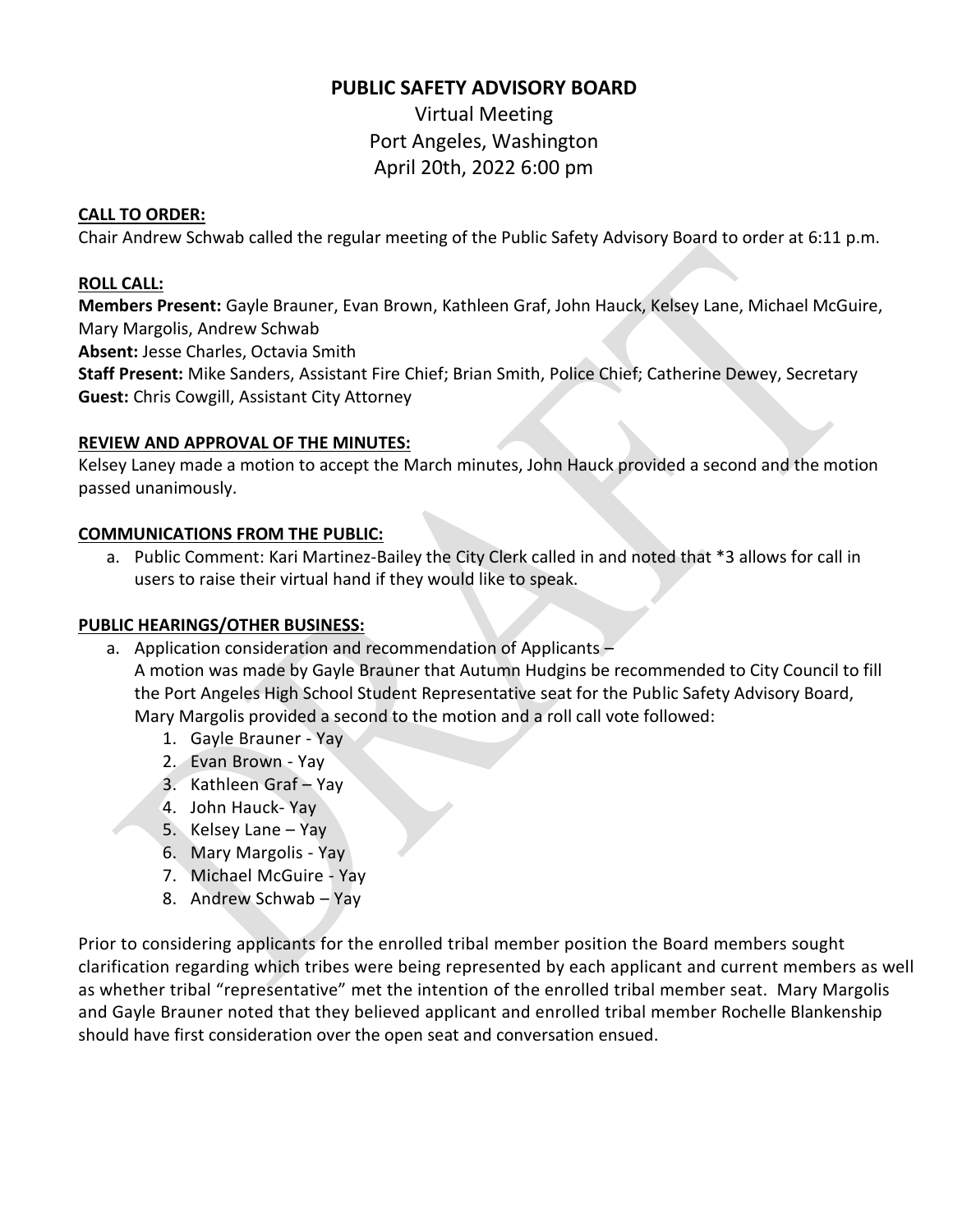Michael McGuire made a motion to recommend Glen Roggenbuck for the enrolled Tribal Member seat, Evan Brown provided a second to the motion and a roll call vote followed:

- 1. Gayle Brauner No
- 2. Evan Brown Yay
- 3. Kathleen Graf Yay
- 4. John Hauck- No
- 5. Kelsey Lane Yay
- 6. Mary Margolis No
- 7. Michael McGuire Yay
- 8. Andrew Schwab Yay

Mary Margolis made a motion to recommend Rochelle Blankenship for the enrolled Tribal Member seat, Kelsey Lane provided a second to the motion and a roll call vote followed:

- 1. Gayle Brauner Yay
- 2. Evan Brown Yay
- 3. Kathleen Graf No
- 4. John Hauck- Yay
- 5. Kelsey Lane Yay
- 6. Mary Margolis Yay
- 7. Michael McGuire No
- 8. Andrew Schwab Yay

#### **ANNUAL ETHICS TRAINING:**

Assistant City Attorney Chris Cowgill provided the PSAB with their Annual Ethics Training.

#### **STAFF UPDATES:**

- 1. Police Department Report Chief Smith shared information that he received from the Drug Enforcement Administration regarding Fentanyl. Chief noted that what they are not dealing with drugs is different than what they have ever seen. Fentanyl is being added to everything these days and it is very dangerous. PD Participated at PAHS at Wellapalooza and had a great time with the students interacting. PD just hired a new code enforcement officer and hopes to be fully staffed on the line early 2023. They have had a few high-profile incidents recently and are grateful for the support of their neighboring agencies for stepping up and taking calls. Chief Smith also invited the Board to fill out a request if they would like to do a ride along with the department.
- 2. Fire Department Report Assistant Chief Sanders noted that the Fire Department recently brought 6 new hires onto shift and they are in training now with 3 of those new hires going to the Fire Academy in the near future. Chief spoke to the Firefighter Trainee program and that they recently graduated 3 inhouse Paramedics. There have been promotions and Daniel Montana has moved out of the Community Paramedic office and into a Lieutenant position back on shift. On the Fire prevention side Chief sees an influx of permits and it appears that there is an uptick in building and development in the City which is exciting to see.

#### **DISCUSSION AND POTENTIAL ACTION:**

- 1. Workplan- Add to May Agenda
- 2. Board to discuss summer months: June, July and August meeting schedule
- 3. Senior Committee "Walk Safely, PA!" Report –Gayle Brauner noted that the Committee is now ended but Gayle made a few brief points about her experience. She enjoyed working with the